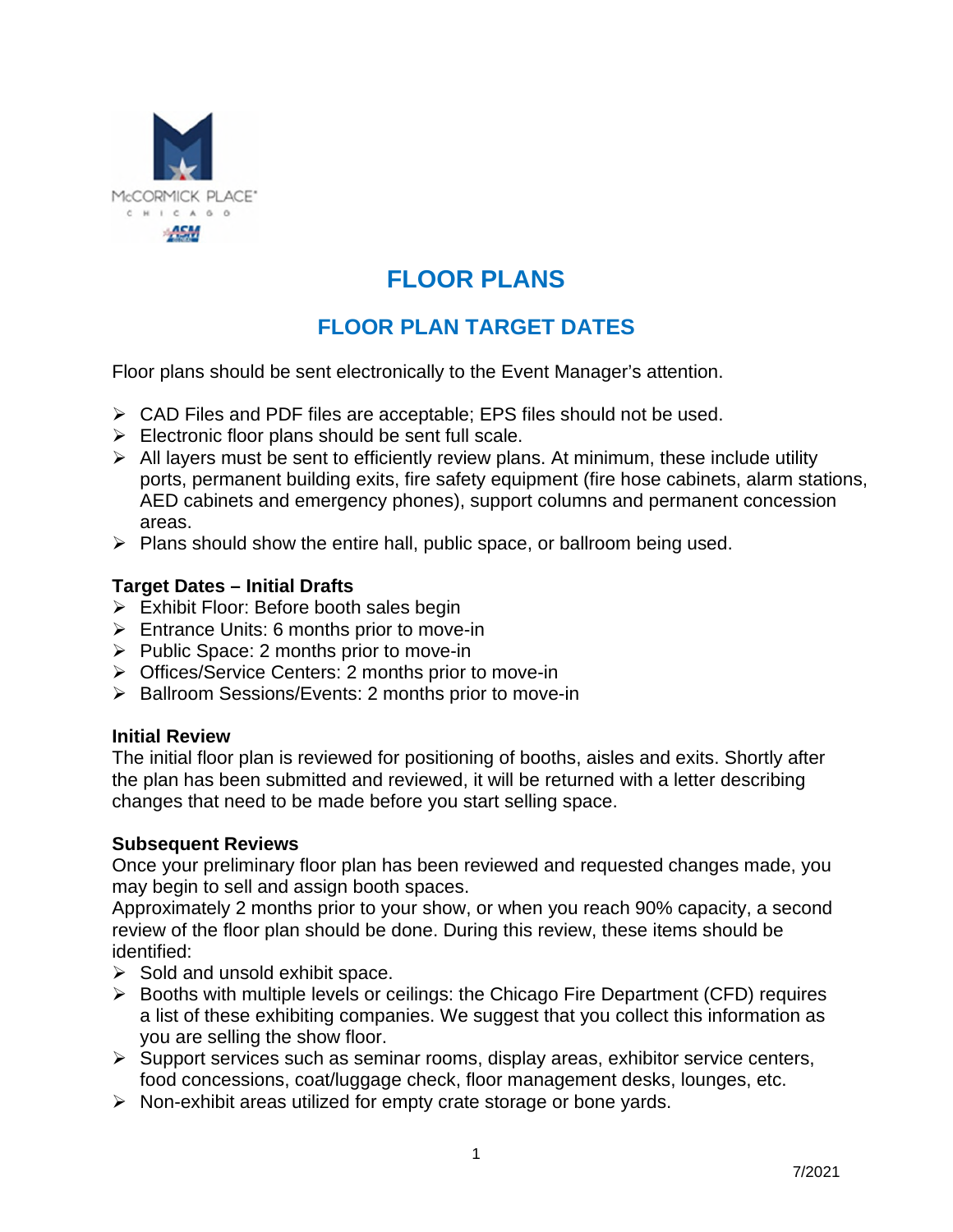#### **Final Review**

A copy of your final floor plan must be given to us no later than 2 weeks prior to movein. This plan will be distributed to several operational departments to prepare for your event. Any minimal changes occurring after this time must be communicated to your Event Manager immediately to efficiently meet your exhibitor needs.

#### **Onsite Review**

A final review done by the CFD and the Fire Safety Division will occur after the booths have been set on the show floor. The Fire Marshal will inspect the booths, meeting rooms and all support spaces to make sure the premises are safe from hazards and all fire codes requirements are met.

# **STANDARD FLOOR PLAN INFORMATION**

#### **Legend Box**

All floor plans must include a legend box that details the following information:

- $\triangleright$  The name of the event
- $\triangleright$  The name of the Office Service Contractor and/or the Production Company
- $\triangleright$  The official dates of the event
- $\triangleright$  Event location (building, level, exhibit hall, meeting room)
- $\triangleright$  The date of the initial drawing and subsequent revisions
- $\triangleright$  The perimeter walls of the plan
- $\triangleright$  Symbols used on the plan to indicate drape, equipment, etc.
- $\triangleright$  A list of the utilities available

# **Exhibit Hall**

When an exhibit hall is used for trade shows, it is the Event Organizer's responsibility to avoid ramping from aisle utility ports. Ramping is an Event Organizer responsibility and you should work with your Official Service Contractor and Utility Contractor to install, maintain and safely tape over any ramping and cords.

When an exhibit hall is used for catered events, "back of house" (i.e., preparation/staging) space should be allotted on the floor plan. Please discuss this operations area with your Catering Manager when developing your layout.

#### **Exterior Space**

If you are planning to use space in the exterior areas of McCormick Place (sky bridges, terraces, docks) for activity such as outdoor exhibits, empty crate staging, restaurants or contractor staging, please contact your Event Manager.

#### **Public Space**

Whether public space is on your license or not, these areas may have other event attendee traffic and directional signage.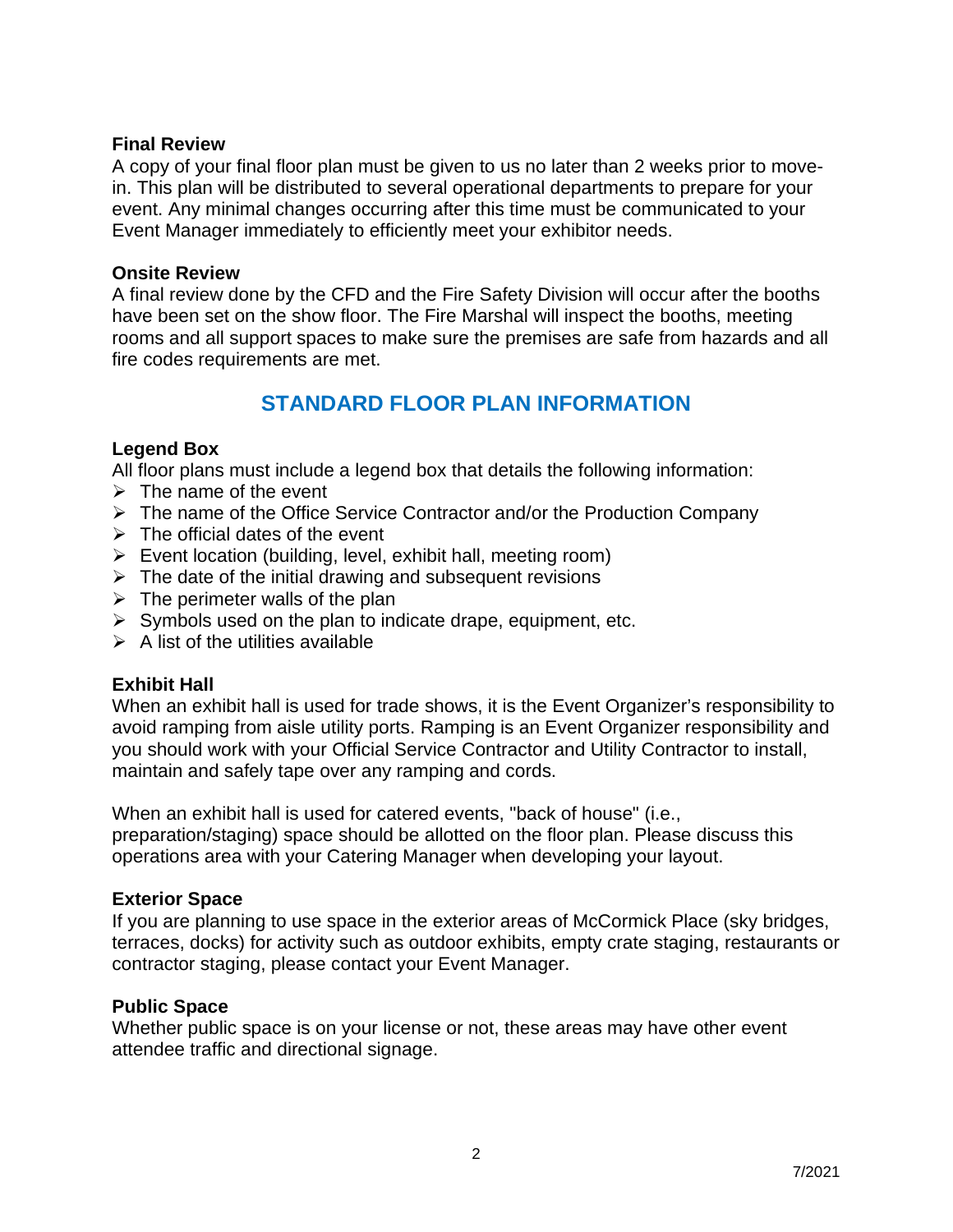Event counters, signage, advertising, etc. and utilities can be placed in public space areas. McCormick Place must review and approve all proposed public space usage. Floor plans along with a written outline of the installation and removal schedule must be submitted following the schedule outlined at the beginning of this section. Every effort is made to coordinate use of public areas to maximize event exposure and best movein/out scheduling.

Exhibit booths are not permitted in any public areas (hallways, lobbies) without written approval from Event Manager and the CFD. They should be placed on a floor plan and submitted for review.

# **FLOOR PLAN REVIEW PROCESS**

# **Fire Safety Division of McCormick Place**

The Fire Safety Division works with the CFD to assure that all areas are accessible. They will focus specifically on meeting rooms for exit accessibility and equipment/supply staging.

# **City of Chicago Fire Marshal Review**

The Chicago Bureau of Fire Prevention and the McCormick Place Fire Safety Manager review public space, exhibit floor and ballroom plans where extensive equipment/ furniture is being installed by an event contractor (Official Service Contractor, AV, etc.) such as registration, event offices/service areas, general sessions, etc. to assure that all safety aspects have been addressed. After your plan has been reviewed, it will be returned with a letter listing any changes that need to be done. Changes should be addressed as soon as possible; revised plans must be submitted again for review.

The following information outlines items that the Fire Marshall and McCormick Place Fire Safety look for when reviewing plans.

# **Exhibit Hall**

- $\triangleright$  The location and labeling of all entrances and exit, including emergency exits.
- $\triangleright$  Exits must be kept accessible and visible with no obstruction.
- $\triangleright$  Aisles should lead directly to an exit door or to another aisle that leads to an exit door.
	- "No Freight Aisles" clearly identified, leading to freight door exits; one north/south and two east/west.
	- Aisles should be a minimum of 10 feet in width. All aisle widths must be noted on the plan.

*Note: Chicago Fire Code does allow 8- foot aisles. However, departure from using aisle widths not in multiples of 10 will result in poor utility access and ramp charges.* 

- Established "keep clear" areas must be shown on floor plans. General service contractors are aware of these locations and should provide initial plans with these marked.
- $\triangleright$  Drape lines used for baffling (15-foot minimum clearance from drape lines).
- $\triangleright$  Indications of any 3-foot drape/wall being used.